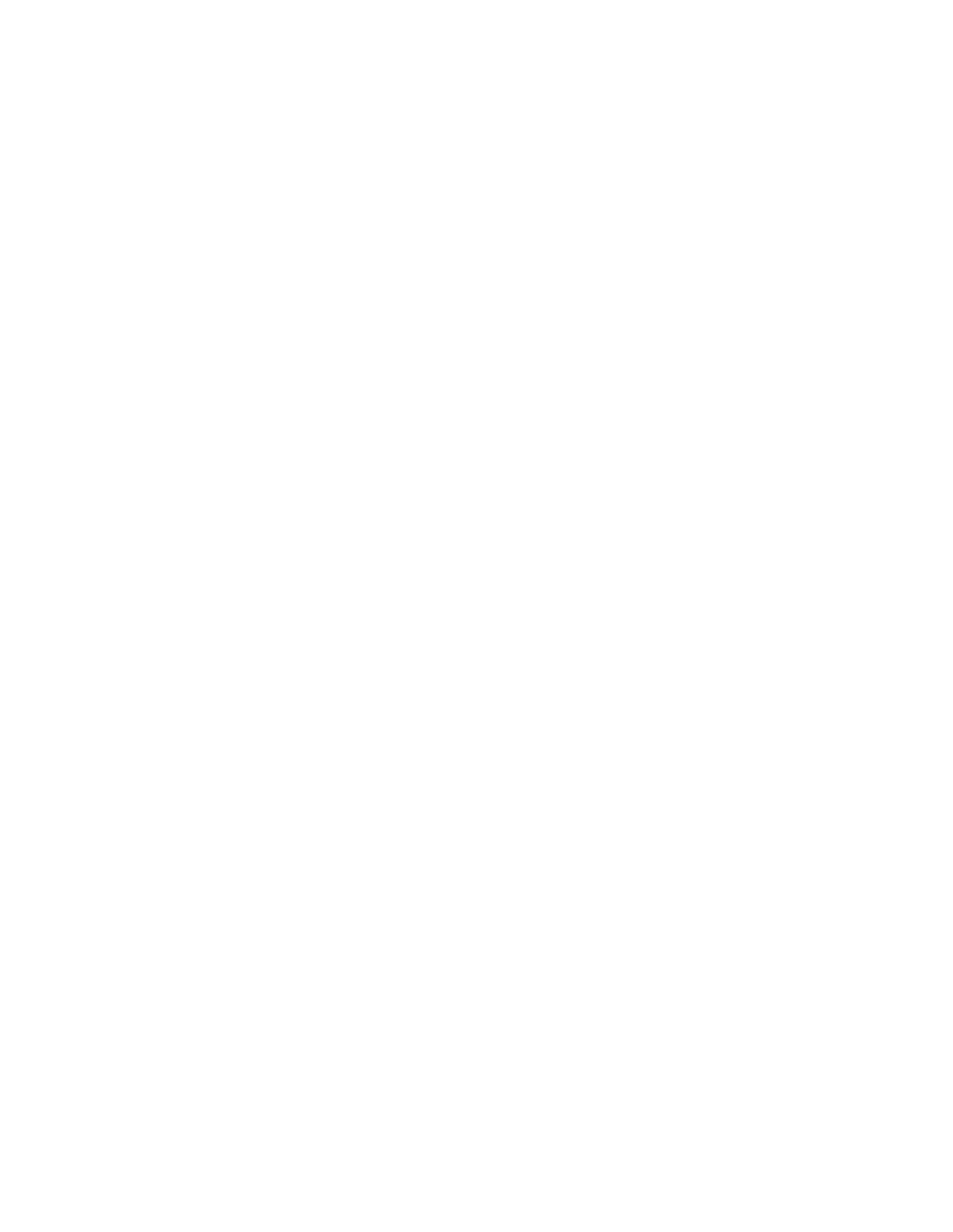## 2020 MUNICIPAL GOLF COURSE POLICIES

#### **Table of Contents**

|             | $2 - 3$   |
|-------------|-----------|
|             | 3         |
|             | 3         |
|             | 3         |
|             | $4 - 5$   |
|             | $6 - 7$   |
|             | 8         |
|             | $9 - 10$  |
| Non-Golfers | 10        |
|             | 10        |
|             | 10        |
|             | 10        |
|             | 11        |
|             | 12        |
|             | 13        |
|             | $13 - 14$ |
|             | 15        |
|             | $16-18$   |

## MUSCATINE MUNICIPAL GOLF COURSE RULES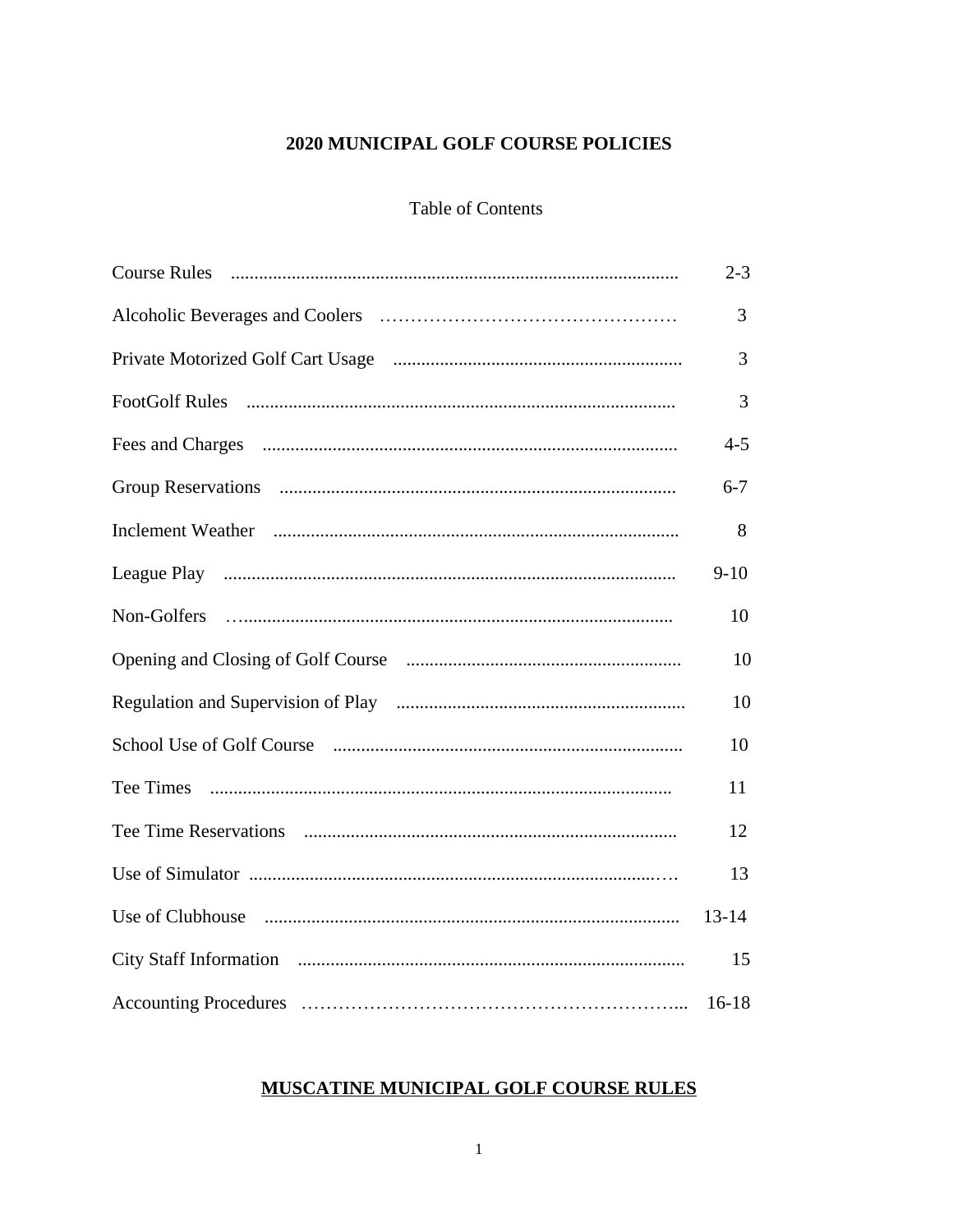- 1. Everyone must register in the pro shop prior to playing. Each player must have a bag and clubs.
- 2. Daily greens fee payment is intent to play. No cash refunds.
- 3. Prior to 1:00 p.m. on Saturday, Sundays and holidays reservations will be available only for twosomes, threesomes and foursomes. Individuals making reservations with less than four people will be informed that the pro shop staff may fill remaining openings. Individuals wishing to add to their original reservation should contact the pro shop to make sure an opening exists.

4. Fivesomes may be allowed on the course beginning October 1st of each year as long as pace of play is not affected.

- 5. Abuse to the golf course or golf carts will not be permitted. The offending player and/or players will be removed from the golf course and liable for damages.
- 6. Permission from pro shop staff is required before beginning play on hole number 10.
- 7. Only one ball played from tee to green.
- 8. Replace all divots and repair ball marks on the greens. Rake sand traps smooth.
- 9. No shoes with high or narrow heels.
- 10. Keep riding carts and pull carts off tees, collars and greens. Keep riding carts 30 feet from greens. Carts are not allowed on the grass between cart paths and tee boxes. Repeated violation of cart rules may result in suspension of cart privileges.
- 11. Let faster groups play through to keep pace of play.
- 12. Do not enter the driving range area, golfers may be hitting balls.
- 13. Children ages 9 and under are not allowed to play on the course unless playing with a parent or responsible adult or participating in the junior golf program.
- 14. Children ages 13 and under are not allowed to play on Saturday, Sunday and holidays prior to 1:00 p.m. unless playing with a parent or a responsible adult.
- 15. Keep your course clean! Use the waste cans provided.
- 16. Shirts and shoes are required to be worn at all times when using the golf course facilities.
- 17. Individuals operating motorized golf carts must be 18 years of age.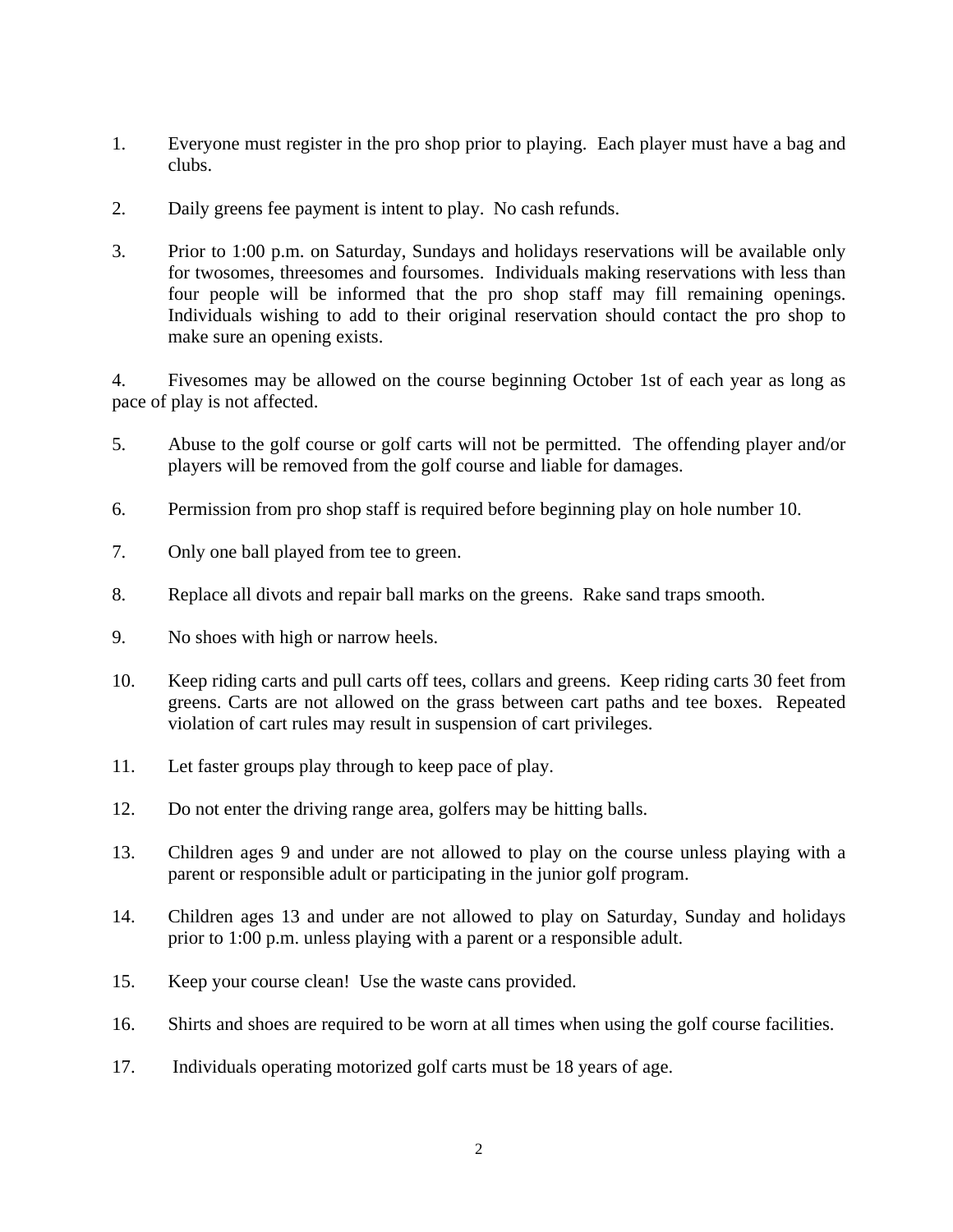- 18. Golf shoes must have soft spikes, metal spikes will not be allowed.
- 19. Smoking and the use of any tobacco products or the simile of is prohibited within 25 feet of the Clubhouse.
- 20. The use of private motorized golf carts is not allowed.

#### 21. **ALCOHOLIC BEVERAGES AND COOLERS**

a. Golfers must purchase all alcoholic beverages from the pro shop and shall not have personal coolers in their possession while on the golf course property, which includes the course, pro shop, maintenance buildings and parking lots.

b. The golf course pro shop shall have coolers available for the golfers. Golfers will be responsible for damaged or lost coolers.

c. Golfers who violate the course alcohol rule shall be asked to leave the course immediately. No refund of greens fees will be given.

d. If any golfer refuses to follow the above policy, he/she shall be asked to leave the course or be charged with trespass. Subsequent violations may result in the loss of golf privileges.

e. Alcohol purchases may not be made before 8:00 am on Sundays.

## **FootGolf Rules**

- 1. Take care of the course, rake bunkers, do not play FootGolf on the greens, and maintain a good pace pace of play.
- 2. Wear appropriate clothing. No cleats allowed.
- 3. Start each hole (kick off) from a position of up to two yards behind the tee marker.
- 4. Wait to play the ball until it comes to a complete rest.
- 5. The player farthest from the hole is the first to kick the ball.
- 6. Do not kick if it is possible to interfere with the group ahead of you.
- 7. The order of play is established based on the score of the previous hole. The player with the best score will kick off first.
- 8. If the FootGolf ball lies on the putting green used for regular golf, the ball should be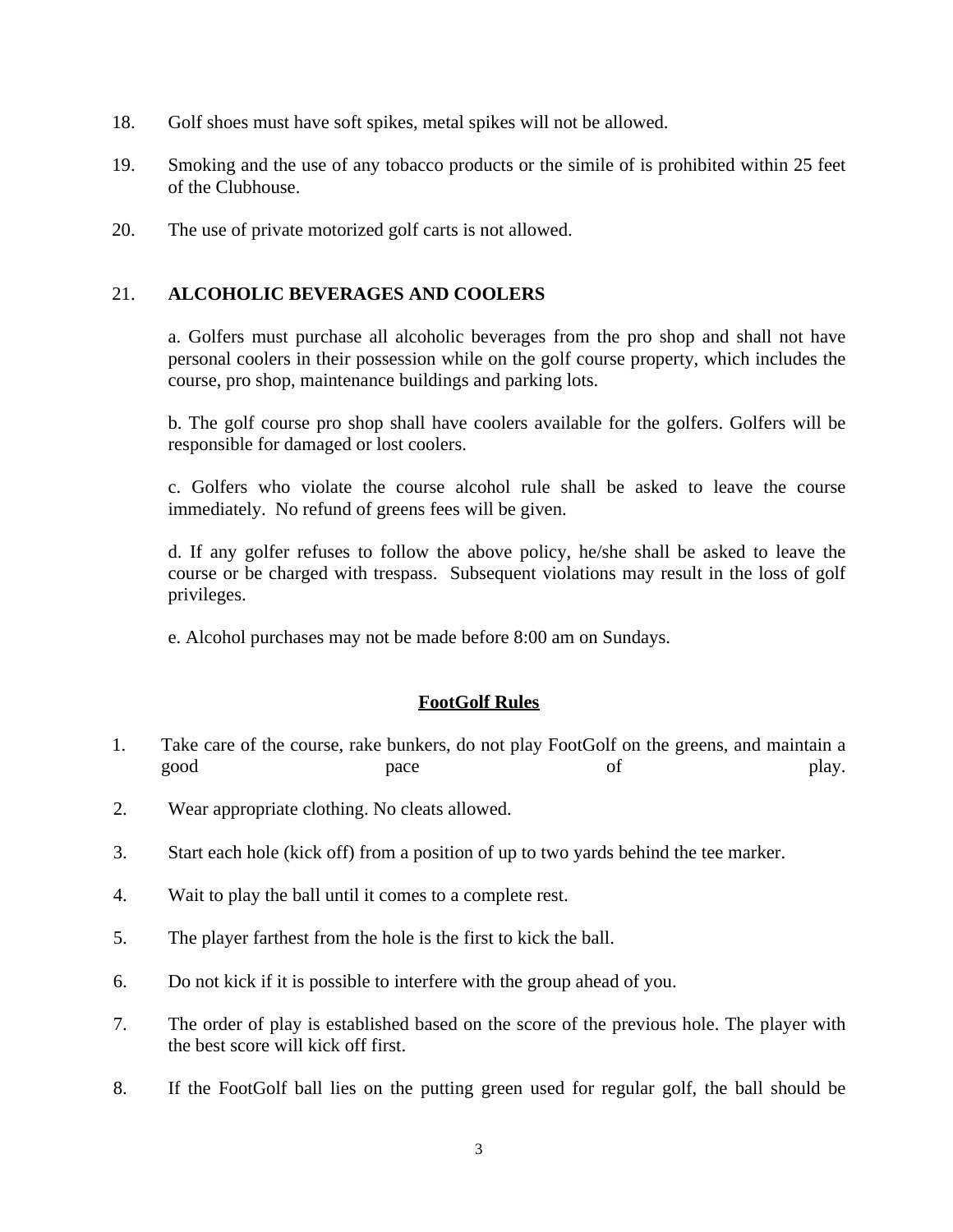removed and dropped on the ground within ten feet of the green and no closer to the FootGolf hole without penalty.

- 9. Please respect all participants on the golf course by not kicking into other groups and by not yelling during other groups play.
- 10. Have fun!

#### **2020 FEES AND CHARGES**

| 1. WEEK DAYS GREEN FEES: |         | 9 hole adult              | \$18.00 |
|--------------------------|---------|---------------------------|---------|
| 18 hole adult            | \$22.00 |                           |         |
|                          |         | 9 hole junior             | \$7.00  |
|                          |         | 18 hole junior            | \$7.00  |
|                          |         | 9 hole senior             | \$17.00 |
|                          |         | 18 hole senior            | \$20.00 |
|                          |         | 12-4 pm 18 holes (Adult)  | \$15.00 |
|                          |         | 12-4 pm 9 holes (Adult)   | \$13.00 |
|                          |         | 12-4 pm 18 holes (Senior) | \$14.00 |
|                          |         | 12-4 pm 9 holes (Senior)  | \$12.00 |

\*Cart fees: 18 holes \$16 or 9 holes \$10

| Age Groups: | Junior $=$ Ages 17 and under        |
|-------------|-------------------------------------|
|             | Adults = $\text{Ages18}$ through 64 |
|             | Senior = Ages 65 and over           |

#### 2. WEEKEND AND HOLIDAY GREENS FEES:

| 18 hole (Adult)  | \$24.00 |
|------------------|---------|
| 18 hole (Senior) | \$22.00 |
| 18 hole (Junior) | \$8.00  |
|                  |         |
| 9 hole (Adult)   | \$19.00 |
| 9 hole (Senior)  | \$18.00 |
| 9 hole (Junior)  | \$8.00  |

9 hole fee will be available 7 days a week.

#### 3. GROUP RESERVATION FEES:

| 18 hole | \$25.00 |
|---------|---------|
| 9 hole  | \$20.00 |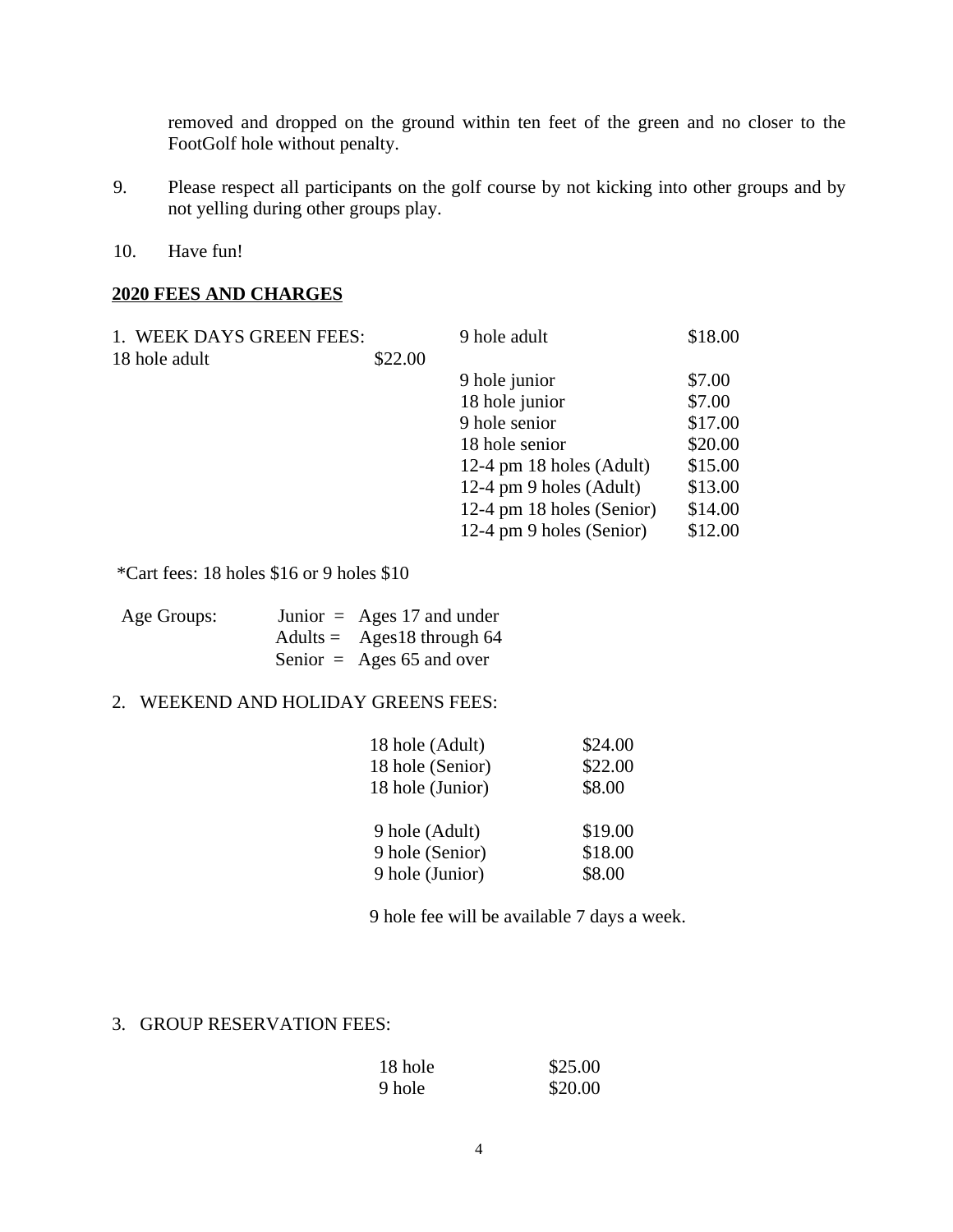#### 4. SEASON PASS FEES:

| Adult           | \$655.00   |
|-----------------|------------|
| Junior          | \$140.00   |
| Senior          | \$565.00   |
| College Student | \$375.00   |
| Family          | \$1,035.00 |
|                 |            |

**NOTE:** Season passes may be purchased with the approved payment plan.

**FAMILY PASS:** Family pass rate applies to anyone in the family listed as a dependent on the latest IRS tax return. Senior Family Pass holder may add up two grandchildren to their family pass. Additional grandchildren may be added for a fee of \$75.00 per child.

**COLLEGE PASS:** College pass rate applies to any traditional full-time student. College pass rate may be included at any time if applicable as a dependent of the family as defined as a family above.

5. FootGolf Fees: Adult \$10.00/Junior \$5.00

6. STATE SALES TAX: All of the above fees include 7% state and local sales tax.

#### 7. JUNIOR, FAMILY, COLLEGE AND SENIOR SEASON PASS ELIGIBILITY

A. Individuals who turn age 65 within the calendar year of the current golf season are eligible to purchase a senior season pass.

B. Individuals who turn age 18 within the calendar year of the current golf season are eligible to purchase a junior season pass.

C. The calendar year is considered January  $1<sup>st</sup>$  through December 31 $<sup>st</sup>$ .</sup>

D. Family pass eligibility applies to anyone listed as a dependent on the latest IRS tax return.

E. College pass eligibility is limited to full-time college students only.

Credit card Usage: credit cards (Visa and MasterCard only) will be accepted at the Muscatine Municipal Golf Course. The City of Muscatine reserves the right to deny credit card usage for group events.

#### 8. SEASON PASS PAYMENT PLAN GUIDELINES:

A. Payment Plan Fees:

Adult \$685.00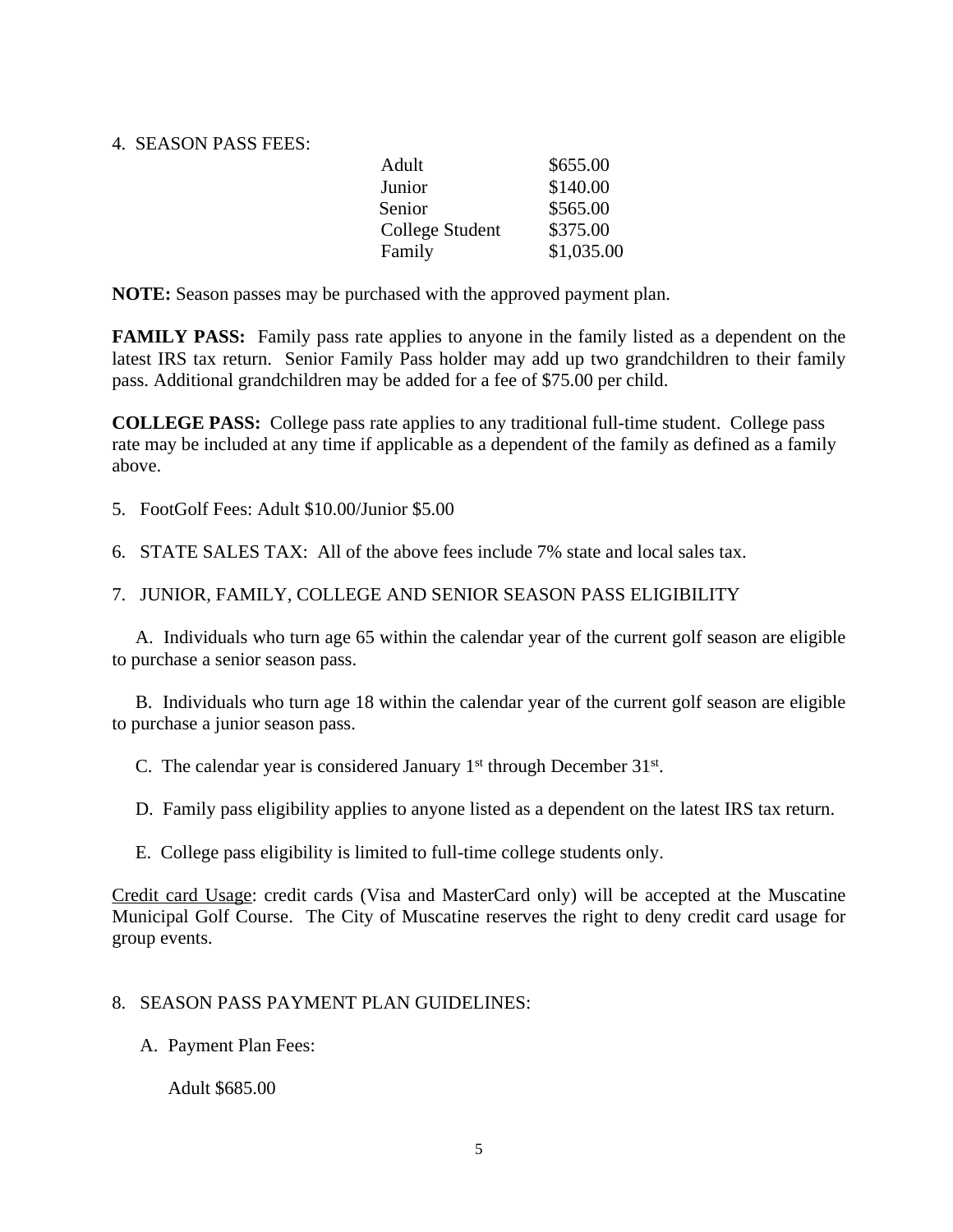Junior Not Applicable Senior \$595.00 College Student \$405.00 Family \$1,065.00

- B. Payment Plan Rules:
	- 1. Season passes may be paid in up to three (3) equal installments.
	- 2. All passes must be paid in full by May  $31^{st}$ .
	- 3. Failure to complete the designated payment plan will result in the suspension of pass play and may forfeit future ability to participate in the payment plan in the future.
	- 4. The first payment is due at the time of getting the pass.
	- 5. Payment plan pass participants are not eligible to receive the annual pass incentive card.
	- 6. The payment plan may be used in the months of March, April and May only.

## **GROUP RESERVATIONS**

- 1. Group reservations will only be available to groups of 16 or more paid golfers. Groups of less than 16 would be able to "buy out" the greens fees necessary to create a group of 16.
- 2. All group reservation requests must be submitted on an official Muscatine Parks and Recreation / Muscatine Municipal Golf Course Outing Request form.
- 3. All group reservation requests may be made one day less than a year but must be made a minimum of 45 days in advance of the requested date.
- 4. All group reservations shall be approved by both the Golf Professional and the City staff.
- 5. All group reservations shall be posted on the monthly calendar located in the clubhouse.
- 6. Greens fees must be paid for all reserved tee times on the day of the event. Final confirmation of the number of players and the number of reserved tee times must be made a minimum of 10 days in advance of the event with the golf professional. The groups will be charged for the confirmed number of tee times on the day of the event even if they fail to use all of their reserved tee times. The City will have the option to fill all unused tee times reserved by the group. Greens fee payments made by check shall be made payable to: City of Muscatine. The City of Muscatine and the Golf Professional reserves the right to deny credit card usage for group events.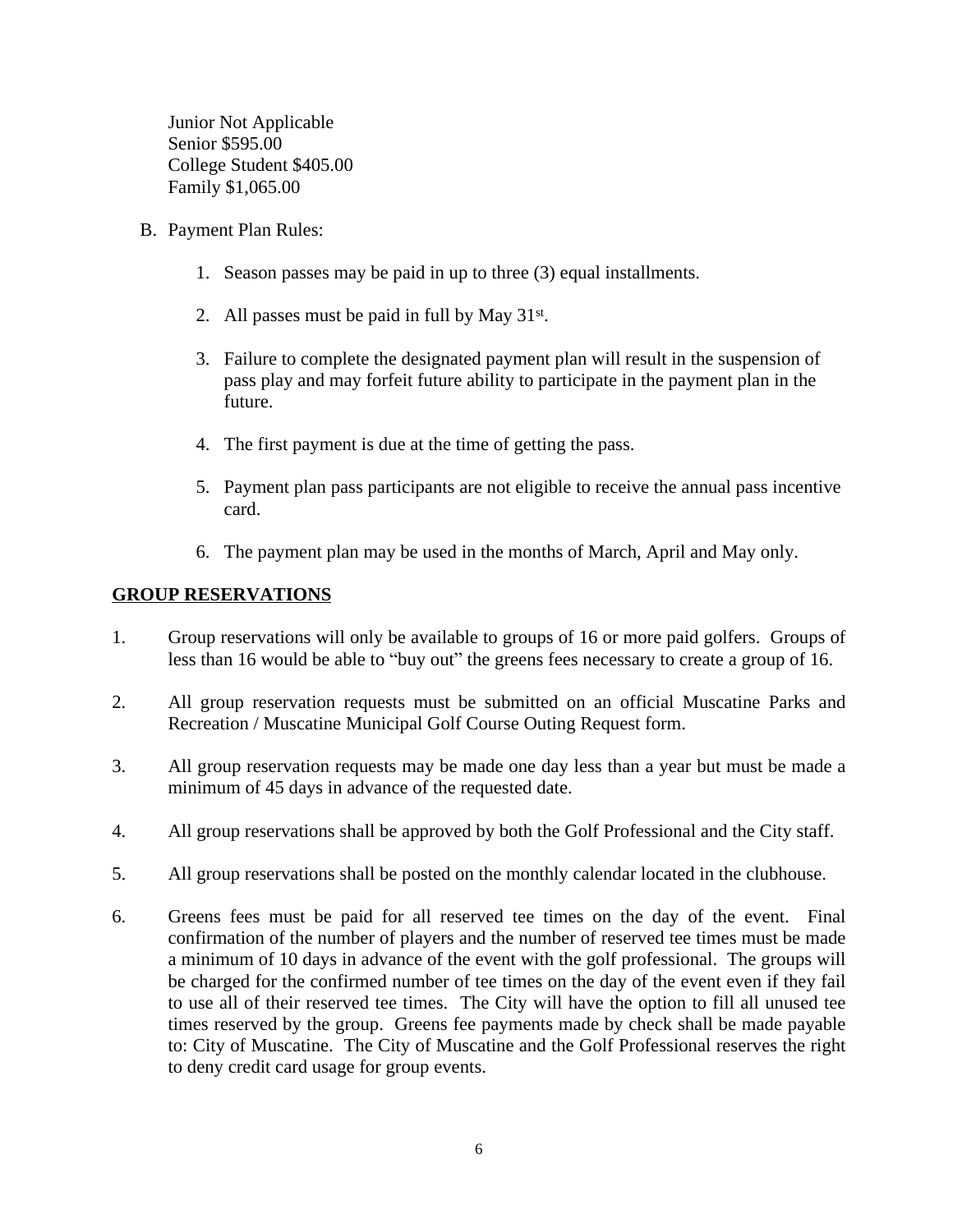- 7. Groups requesting carts must make arrangements with the golf professional. Limitations and/or minimums may be established by the golf professional due to cart availability. a. Golf Carts must be confirmed 10 days prior to the event. Any changes made within 7 days of an event will incur a \$150 charge. b. If less than 20 carts are ordered for an event, then a \$150 fee will be added to the total cost of the event.
- 8. All regular course rules shall apply to group reservation participants unless otherwise stated in writing by the City staff or golf professional.
- 9. No refunds shall be made following the fee payment, unless due to action by the City staff, golf professional or due to extenuating circumstances.
	- A. Season passes will be valid for individual's participating in a group reservation event.

10. The following guidelines shall apply for group reservations scheduled on **weekdays** between May 1<sup>st</sup> and Labor Day:

- A. No tee times prior to 8:00 a.m.
- B. A \$25.00 greens fee shall be charged to each 18 hole golfer.
- C. A \$20.00 greens fee shall be charged to each 9 hole golfer.
- D. Attempts shall be made to schedule weekday reservations on Mondays and Fridays.
- E. Two shotgun starts will be allowed each month April-August, not to exceed one shotgun start each weekend.
- 11. The following guidelines shall apply for group reservations scheduled on **weekends** between May 1st and Labor Day:
	- A. Two shotgun starts will be allowed each month April-August, not to exceed one shotgun start each weekend.
	- B. Tee timed events cannot start prior to 10:00 a.m.
	- C. Shotgun start times are at the discretion of the City Staff.
	- D. No 9 hole reservations prior to 12:00 p.m.
	- E. A \$25.00 greens fee shall be charged to each 18 hole golfer.<br>F. A \$20.00 greens fee shall be charged to each 9 hole golfer.
	- A \$20.00 greens fee shall be charged to each 9 hole golfer.
- 12. Following Labor Day the City Staff and Golf Professional shall be able to consider all forms of requests such as; shotgun starts, 9 hole tee times prior to 12:00 p.m., tee times prior to 10:00 a.m. and other similar situations that have been approved in the past.
	- A. The special event green fees and regular season passes will be applied to these reservations.
- 13. City Staff and the Golf Professional shall have the authority to limit or refuse group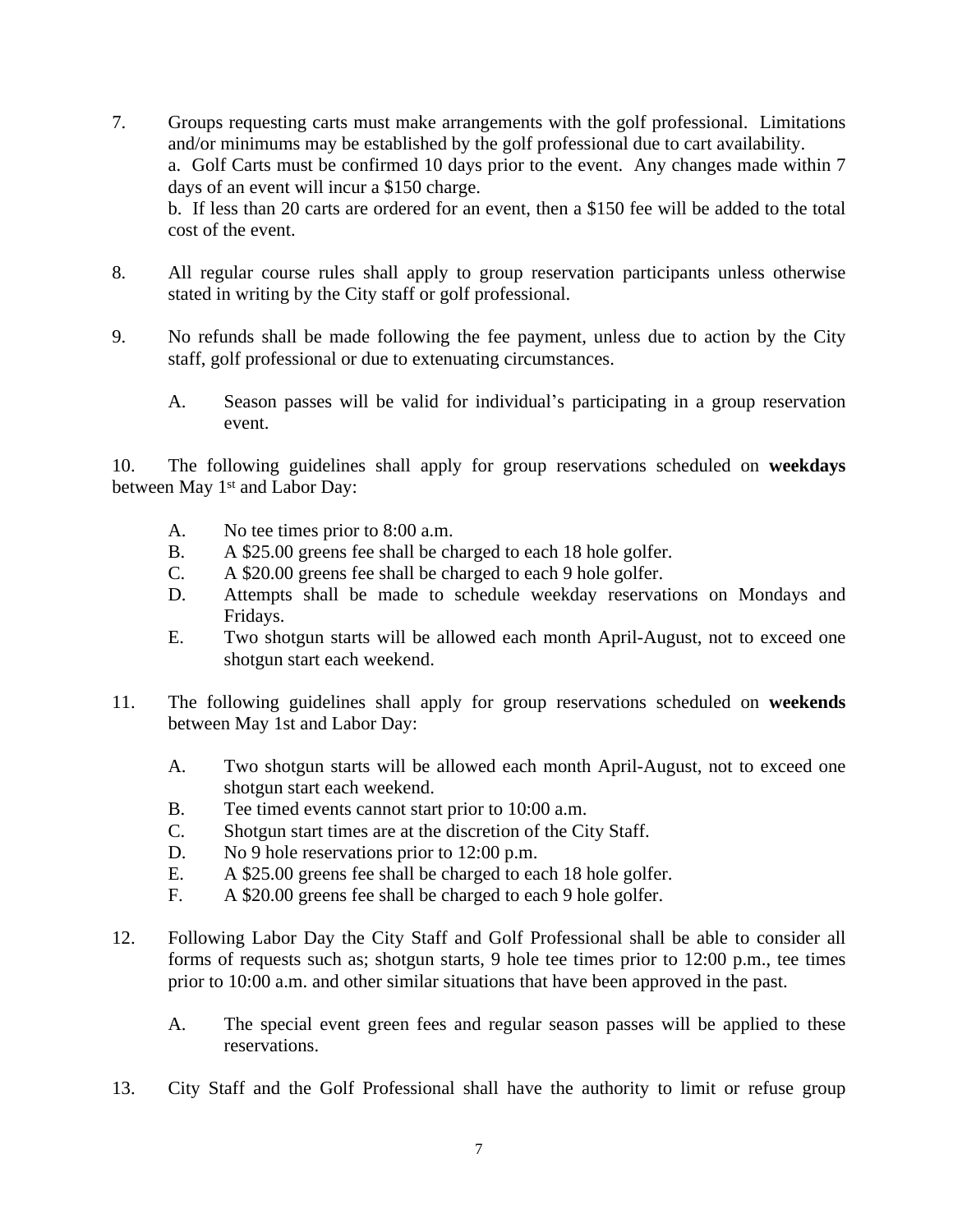reservations in order to minimize the impact on regular daily play.

- 14. Events open to the general public such as the men's and women's and junior golf tournaments shall take precedent over a group reservation.
- 15. Groups of 24 or more must provide an **approved** non playing "event supervisor" with a golf cart to ensure that the group maintains proper pace of play and complies with all course rules. Should the group not be able to provide an **approved** event supervisor they must make arrangements with the Golf Professional to provide for an event supervisor at their expense.
- 16. Group reservation refunds due to inclement weather will only be made in the event of a full course closing.
- 17. Greens fees for MUSCAFUDA participants will be 50% of the regular 18 hole fee.

18. All full course shotgun starts must have a minimum of a 120 players or special approval must be granted by the Golf Professional and City Staff.

19. Modified shotgun starts will be used for groups of 72-119 players that wish to have a shotgun start. Groups of fewer than 72 players will be tee time starts unless special approval is granted by the Golf Professional and City Staff.

20. Groups will be positioned on the course in a way that has the least impact on other daily play.

## **INCLEMENT WEATHER**

- 1. In case of inclement weather, play at your own risk.
- 2. The Golf Course Supervisor may close the course and/or restrict use of motorized golf carts due to ground and weather conditions.
- 3. The City Staff and Golf Professional retain the right to close the golf course at any time due to weather conditions. If the golf course is closed at any time you are currently golfing, you will be issued a rain check. To take advantage of the rain check, you must request a rain check prior to leaving the golf course that day.

## **LEAGUE PLAY**

- 1. Only recognized leagues will receive special "league play" considerations.
- 2. Leagues must consist of a minimum of 12 players.
- 3. A league must schedule play on a weekly basis for a minimum of six (6) weeks.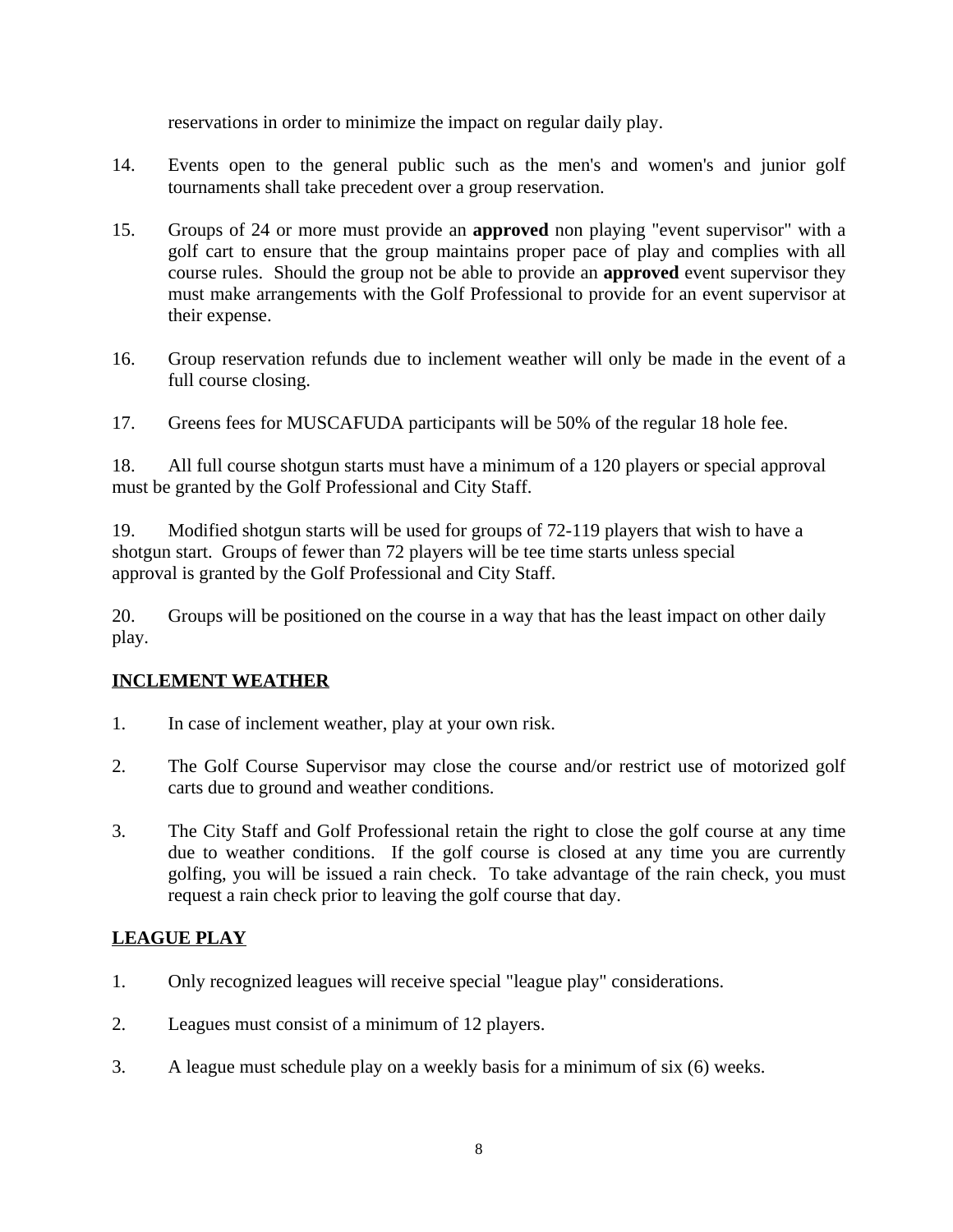- 4. Leagues from the previous season will have the priority for that time period for the following season. Leagues shall confirm by April 1st if they plan to return this season.
- 5. New league requests will be considered on a first come first served basis. Applications may be submitted to the Golf Professional beginning the first Monday of March each year.
- 6. Recognized league play will be limited to weekdays only. There may be no more than two (2) hours of scheduled league tee times per evening, morning and afternoon time period.
- 7. Use of the back nine for league play must be approved by both the Golf Professional and the City Staff.
- 8. It will be the responsibility of the league to coordinate all of their activities and events held at the golf course with the pro shop staff.
- 9. Each league shall identify a league representative who shall be responsible to maintain regular communication with the pro shop staff and assist in addressing any problems or concerns that may arise with the league participants.
- 10. League participants not able to play at their scheduled time shall contact the pro shop a minimum of four (4) hours prior to their scheduled tee time in order that these times may be made available to the general public. If the reservation is not cancelled the league may be responsible for paying the greens fee.
- 11. Pro shop staff will maintain a count of league tee times that are not used. They will also maintain a count of those reservations not cancelled in advance.
- 12. League participants wishing to reserve a tee time outside of their regular league time must inform the pro shop staff that this reservation will take the place of their regular league tee time so that their league tee time can be made available to the general public.
- 13. Attempts will be made by the pro shop staff to maintain league tee times in one solid block of time. However, there may be situations that arise when general public tee times may be inserted within a block of league tee times in order to maximize play.
- 14. All league players must check in at the pro shop prior to teeing off.
- 15. The Muscatine Parks and Recreation Department reserves the right to suspend league status and the associated special considerations at any time.
- 16. Each league must identify a league supervisor to act as a liaison with the golf professional and to deal with any policy and/or usage issues such as slow play, tee reservations, etc.

#### **NON-GOLFERS**

1. During periods of golf play, trespassers, dogs, dog walkers, bicycle riders, joggers,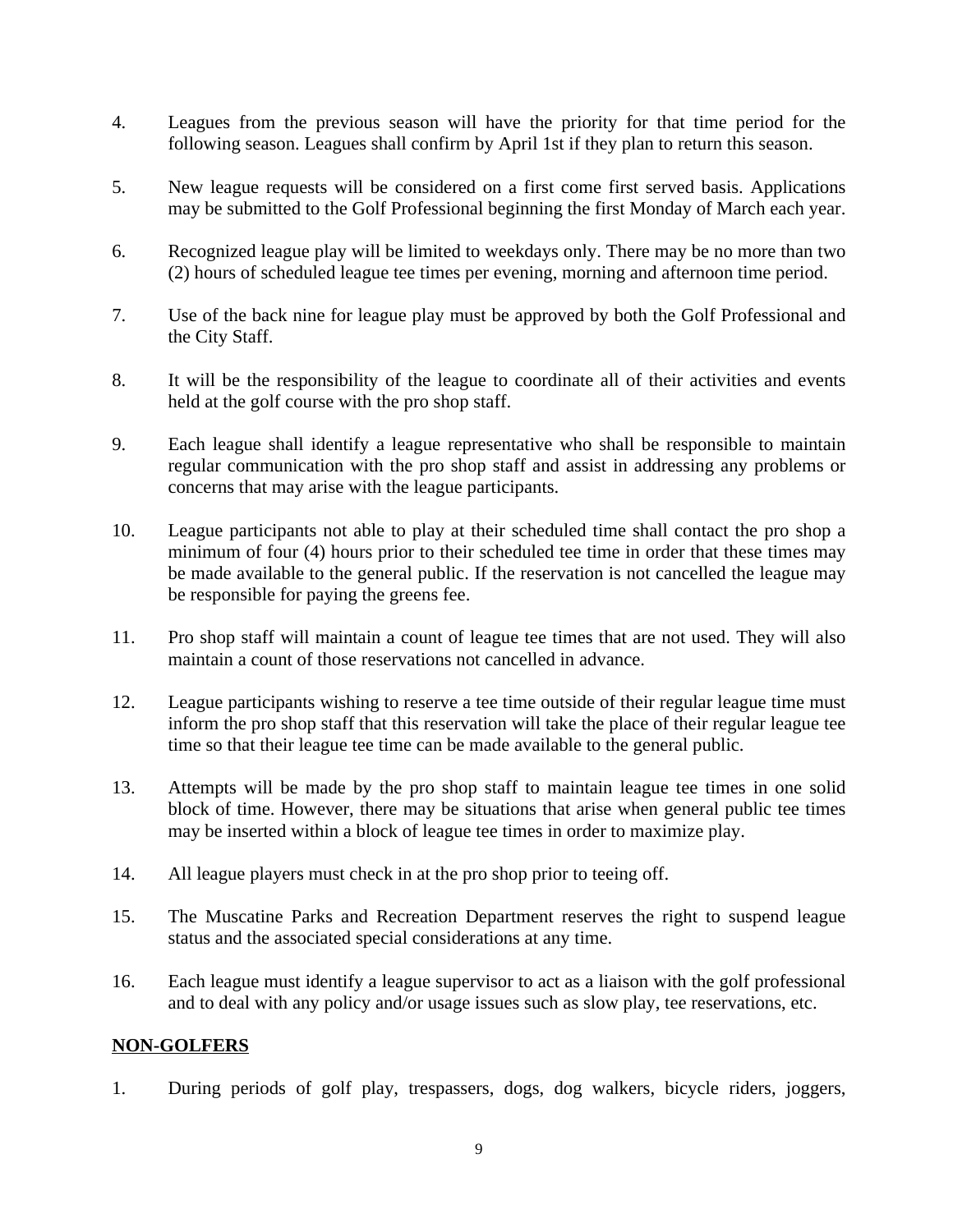fishermen, or any unauthorized person shall not be permitted to walk, ride or rest on or remove items from the golf course premises.

2. No fishing or swimming is allowed in the golf course pond.

## **GOLF COURSE OPENING AND CLOSING**

- 1. The official golf course season will be approximately March 15<sup>th</sup> to November 23<sup>rd</sup>, weather permitting.
- 2. No play will be allowed outside of the official golf course season.
- 3. The City staff and head golf professional retain the right to close the golf course at any time due to weather conditions.

## **REGULATION AND SUPERVISION OF PLAY**

- 1. It is the responsibility of the Golf Professional and his staff to supervise and regulate play and use of the golf course and its associated facilities (pro shop, driving range, practice green, parking lot).
- 2. During heavy play the golf course will be monitored for slow play. Habitual offenders may be removed from the golf course.
- 3. Abuse to the golf course will not be permitted. The offending player and/or players will be removed from the golf course.
- 4. The pro shop staff shall use a daily tee time system and a public address starter method to assist in an orderly flow of play.

## **HIGH SCHOOL AND COMMUNITY COLLEGE USE OF GOLF COURSE**

- 1. Any use of the golf course and/or its related facilities (driving range, practice green, club house) by either the high school or the college, which involves the elimination or reduction of green fee charges, shall be approved and scheduled in advance by both the City staff and the head golf professional.
- 2. All play on the golf course must be scheduled through the pro shop.
- 3. The Golf Professional will designate the available tee times that these groups may utilize for play on the golf course. This includes both practice and competition.
- 4. School officials shall contact the Golf Professional to review possible dates for meets in advance of any confirmation of league schedules.
- 5. All lessons and use of the driving range must be approved and scheduled by the head golf professional.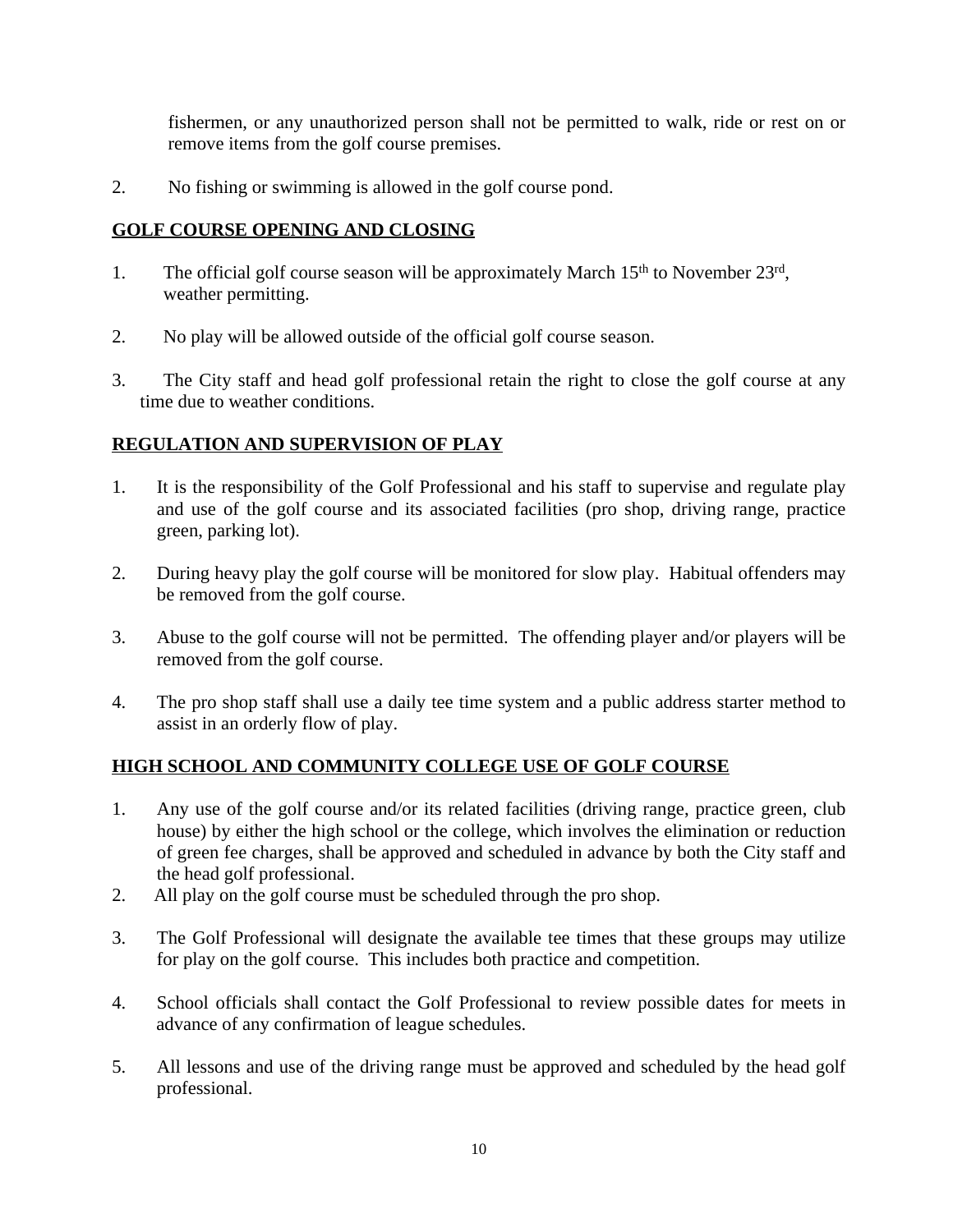- 6. Fees and charges for use of the driving range by these groups shall be set by City staff.
- 7. The City will not charge green fees for approved high school and college activities held at the golf course. The exception to this would be for competitive events such as a district or regional tournaments where fee payment is available.
- 8. The high school and the college shall provide the City and the Golf Professional a listing of all individuals eligible to participate in their activities. Eligibility shall be restricted to one coach or instructor and bona fide team members and/or class participants. All other individuals shall pay the regular greens fee rate.
- 9. A coach or supervisor must accompany and supervise their players and/or students during the activity in order to ensure that all golf course rules are followed and proper golf course etiquette is used.
- 10. All tee times must be made by the head coach. The head coach will ensure that all reserved tee times are either used or are cancelled in advance. The coach or other school official shall contact the pro shop by 10:00 a.m. and cancel any tee times that will not be used by the golf team for that afternoon.

## T**EE TIMES**

- 1. Tee times will be scheduled everyday throughout the golf season.
- 2. The first and last daily tee times will be established based on the daylight conditions at that time of the season. Prior to the start of each season the golf professional will list the available tee times and pro shop hours.
- 3. Tee times will be set at nine (9) minute intervals.
- 4. Individuals must be checked in, have paid green fees and be ready to play at their scheduled time or they will be re-scheduled for the next available tee time.
- 5. In order to maximize play and create a consistent pace of play, the pro shop staff may fill out groups of less than four (4) at all times.
- 6. Tee times for both nine (9) holes and 18 holes will be allowed on weekdays.
- 7. If play is stopped or delayed due to unforeseen situations, such as weather, maintenance, etc., tee times will be moved back and re-scheduled when play is resumed. The pro shop staff will attempt to accommodate demand and get back on schedule as soon as possible.

## **TEE TIME RESERVATIONS**

1. All tee time reservations must be made at the pro shop either in person or by telephone.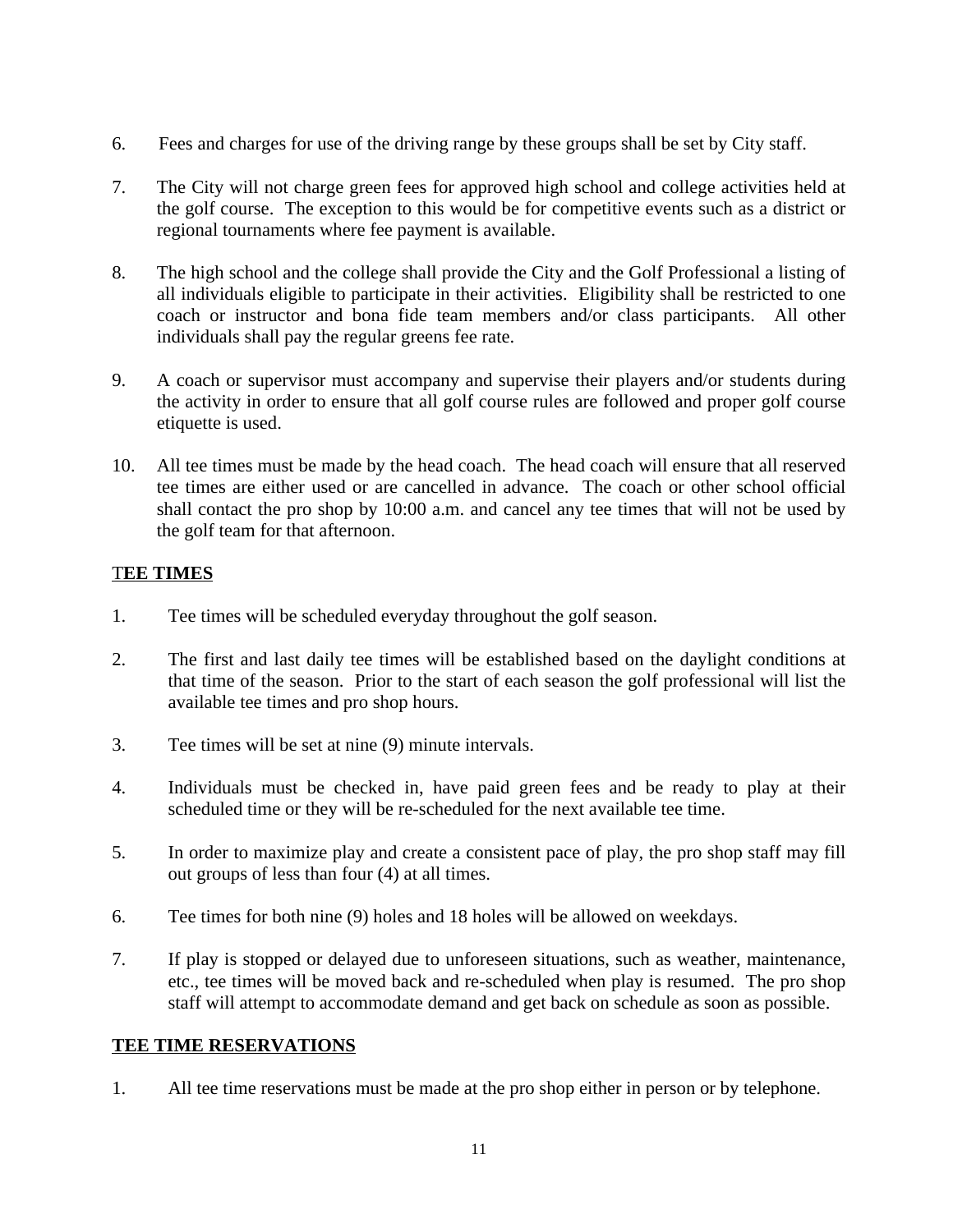- 2. All tee time reservations may be made in person seven (7) days in advance. Tee Time reservations may be made six (6) days in advance in person, by telephone or on-line. Exceptions to the tee time policy will be made for the week prior to a shotgun tournament weekend. For weekends following a shotgun tournament, tee times may be made two weeks in advance in person.
- 3. Only two (2) reservations may be made in person and/or per call.
- 4. Individuals making reservations with less than four (4) people will be informed that the pro shop staff may fill any remaining openings. Individuals wishing to add people to their original reservation should contact the pro shop to make sure an opening exists.
- 5. Prior to 1:00 p.m. on Saturday, Sundays and holidays reservations will be available only for twosomes, threesomes and foursomes. No fivesomes will be allowed until after October 1st.
- 6. Cancellation of a reservation must be made a minimum of 12 hours in advance of the scheduled tee time to avoid a penalty.
- 7. If play is stopped or delayed due to unforeseen situations, such as weather, maintenance, etc., tee times will be moved back and re-scheduled when play is resumed. The pro shop staff will attempt to accommodate demand and get back on schedule as soon as possible.
- 8. Individuals not reporting for a reserved tee time shall be listed on a daily basis by the pro shop staff. This list will be submitted to the City staff on a weekly basis.
- 9. Tee time reservations privileges may be revoked for a period of time from individuals and/or groups that regularly appear on the "no show" listing from the pro shop staff.
- 10. Special reservation considerations will be given to: leagues, junior golf, outings, special events and tournaments.

#### **USE OF SIMULATOR**

- 1. The golf simulator will be made available during the off season.
- 2. The simulator will be available for rent at other times of the year based on clubhouse usage and availability. Use of the simulator outside of the winter season must be approved by city staff.
- 3. Use of the simulator must be supervised by the Golf Professional and/or designated staff.
- 4. Reservations for simulator use will be available and will follow our standard tee time policy. 7 day in advance in person and 6 days in advance over the phone.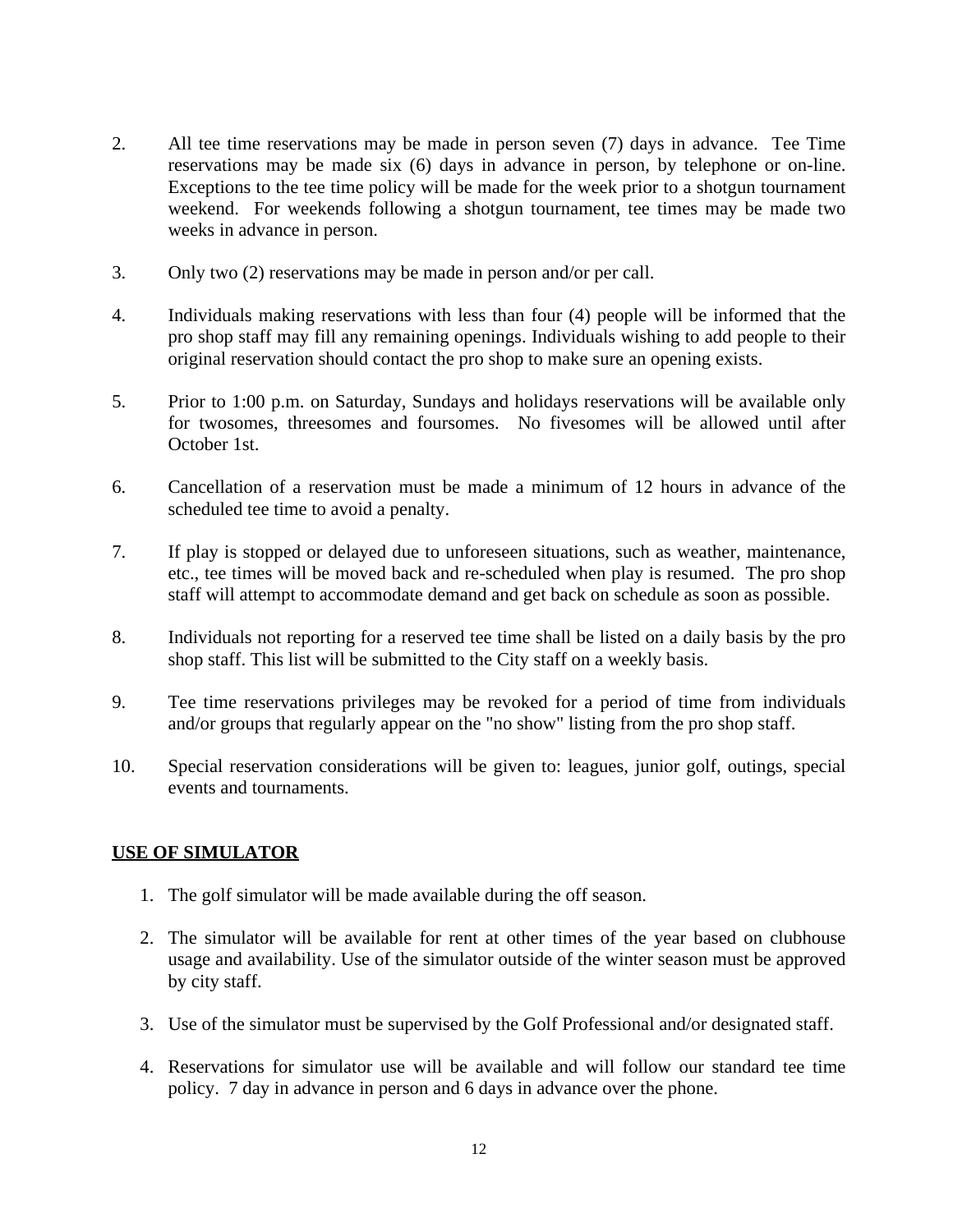- 5. Once your reserved time has ended you must clear the simulator for use by the next group. The only exception to this will be if there is no reservation immediately following the end of the reserved time.
- 6. Fees will be charged on a time basis following the structure outlined below:

\$15 per hour Jr. Rate \$30 per hour \$120 for a 5 hour pass \$200 for a 10 hour pass All time will be charged in 15 minute increments.

- 7. League time will be available and must be arranged with the Golf Professional and follow all league rules as outlined on pages 10 and 11.
- 8. Abuse of the simulator will not be permitted. Offending player and/or players will be removed from the simulator and will be liable for damages.

## **USE OF CLUBHOUSE**

- 1. The clubhouse will be available for rent by reservation during the winter season approximately December 1 through February 28. Scheduling will be arranged through the Golf Professional. The rental fee will be \$25 per hour, not to exceed \$150 per day. All drinks must be purchased at the clubhouse.
- 2. The simulator will be available for rent for an additional \$15 per hour with the rental of the clubhouse.
- 3. The City of Muscatine and the Golf Professional reserve the right to limit clubhouse usage as deemed in the best interest of the City.
- 4. Event supervision will be provided by the Golf Professional and/or his designated staff.
- 5. All beverages shall be purchased from the City of Muscatine. Catering services may be provided by or arranged with the city.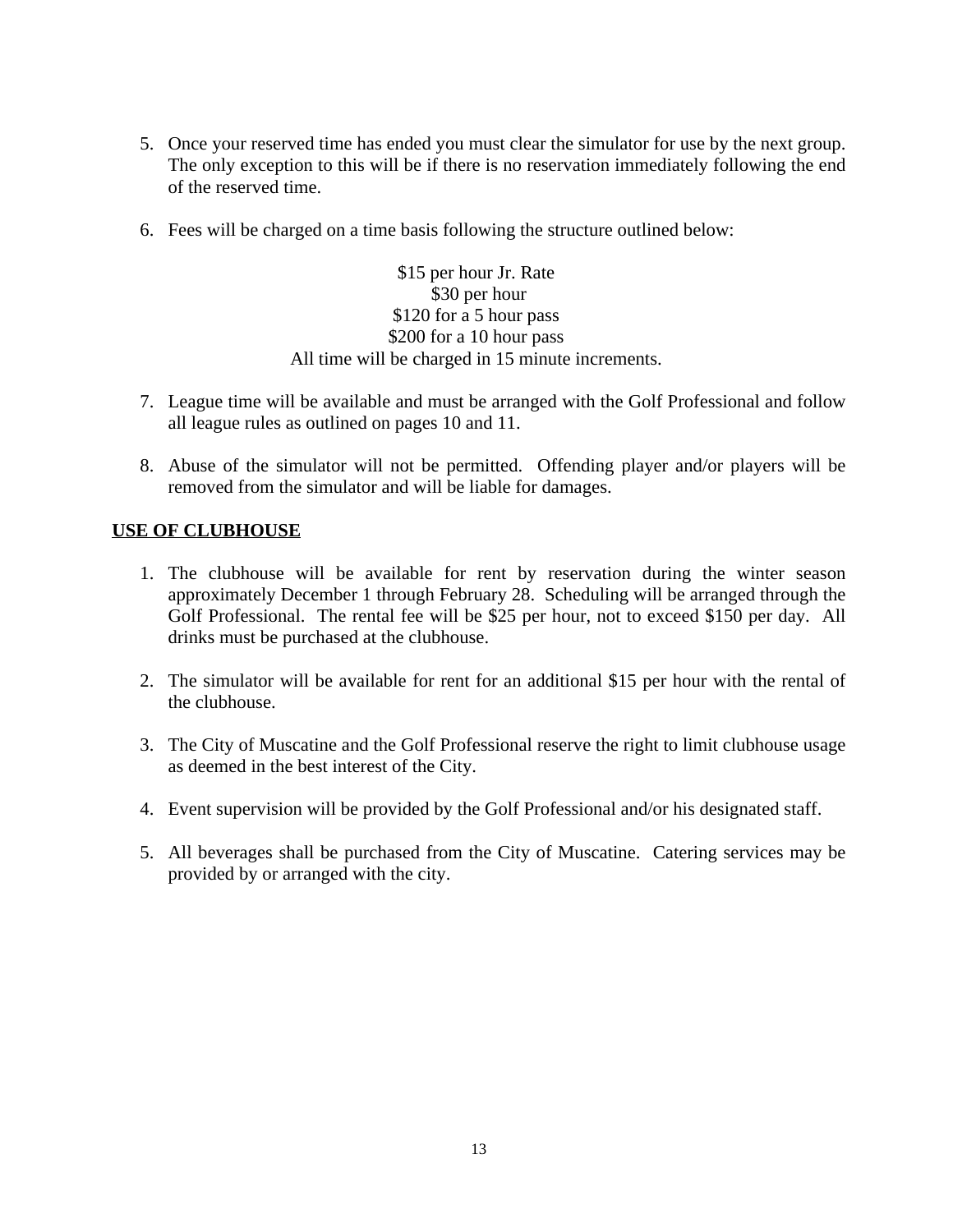# **CITY STAFF**

## Muscatine Parks & Recreation Department Staff

| <b>Richard Klimes, Director</b>         | 263-0241 |
|-----------------------------------------|----------|
| Brett Parcher, Golf Course Supervisor   | 264-0260 |
| David E. Crawley, PGA Golf Professional | 263-4735 |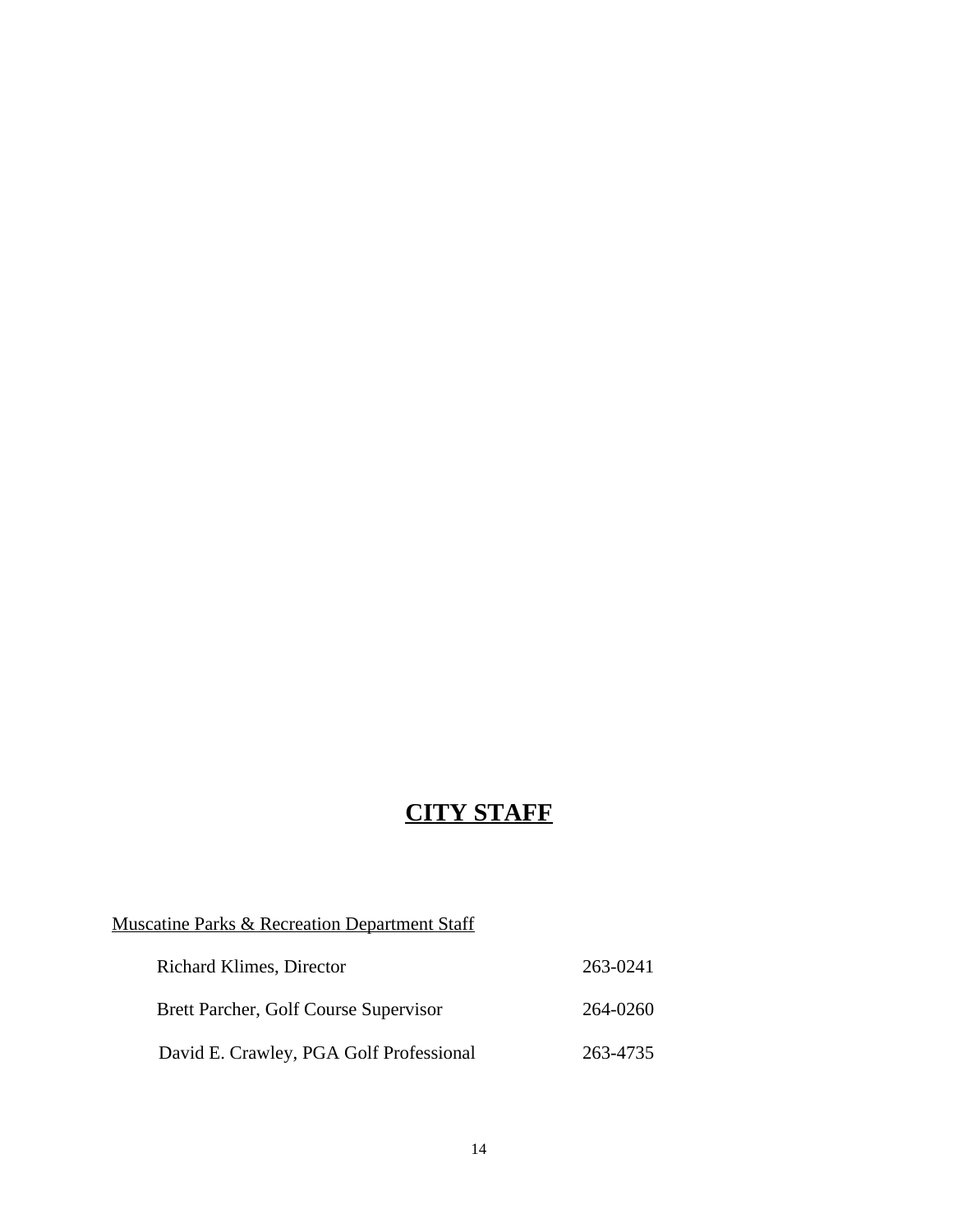#### City of Muscatine Recreation Advisory Commission

Chris Howell

Rick Bierman

Angie Haller

Dana LaRue

Jennifer DeFosse

Gina Othmer

Pete DeGabriele

## **ACCOUNTING PROCEDURES**

#### I. City Receipts

- A. All funds received for golf fees (daily green fees, season passes, tournaments and group outings) are to be entered into the computerized cash register as received. Cash register receipts are to be given to each customer.
- B. Daily deposits are to be made to the City's account at First National Bank using deposit slips provided by the City. A notation of "Golf Deposit" should be noted in the margin of the deposit slip. A night deposit key will be made available to facilitate evening deposits. If deposits are not taken to the bank in the evening, the deposit should be secured in one of the safes.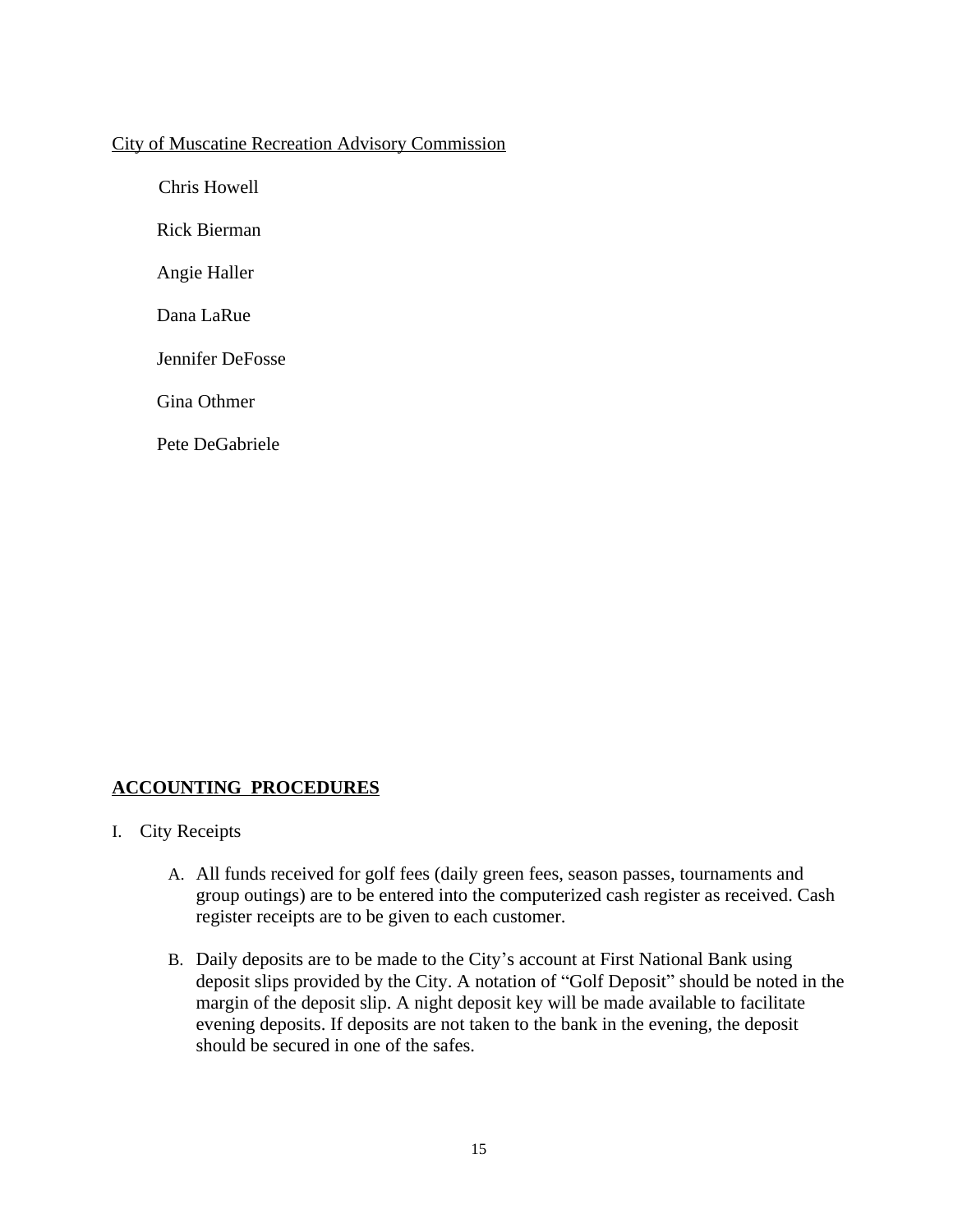- C. For each day's deposit, a "Daily Sales Report" form is to be prepared which lists the register "key" totals for each category of sales. This form should be filled out completely including (1) beginning and ending transaction numbers for the day; (2) the number and dollar amount of sales by type for season passes and green fees and the number and amount of gift cards sold that day; (3) the computation of sales tax on season passes and greens fees; and (4) gift cards used. This form is to be signed by the person preparing the deposit. The amount of the deposit must agree with the information on the "Daily Sales Report".
- D. If an incorrect amount is entered into the register, a correcting entry should be made reversing the original entry. For each correcting entry, an explanation of the reason for the correcting entry is to be written on the register receipt with the signature of the individual making the correcting entry. These receipt copies are to be attached to the "Daily Sales Report". If longer explanations are required, attach a separate page.
- E. Gift certificates for green fees and season passes will be sold **only** at the Golf Course. The Golf Professional is to maintain a log of gift cards issued including card number; who the card is issued to; the purchaser; and the amount. As the cards are sold, the card numbers and total amount of the card sales for the day are to be recorded on the "Daily Sales Report". Gift cards should **not** be considered taxable sales until used.
- F. As customers use gift cards, the respective sale is to be entered into the register for the total amount of the transaction. (This will be the time the sale becomes subject to sales tax.) The gift card will be applied towards the total charge for the customer. The customer is to pay the balance of the transaction (if any) by cash or check. Gift cards used are to be totaled and subtracted from total sales on the "Daily Sales Report" to derive the amount of the City deposit. The gift cards used are to be marked as "canceled" and attached to the "Daily Sales Report" form.
- G. The bank deposit slip should be completed listing currency, coin, and check amounts separately, as required. One dollar bills should be wrapped in \$50.00 packets and
- H. Coins should be placed in rolls if possible, otherwise into a coin envelope with the amount noted on the envelope. Checks are to be made payable to the "Municipal Golf Course" and are to be endorsed with the stamp provided by the City. A calculator tape can be attached totaling the checks in lieu of listing each check on the deposit slip. A double count of all funds received and the addition of the deposit slip amounts should be completed to insure the accuracy of the deposit. Both white and yellow copies of the deposit slip are to be included in the bank bag with the funds deposited.
- I. The cash register daily totals report is to be attached to the "Daily Sales Report" along with the pink copy of the deposit slip, any voided transactions and any gift certificates used. This packet is to be forwarded to the Director at least weekly. The detail transaction printouts and the second part of the cash register tape marked with the appropriate range of dates are also to be forwarded to the Director at least weekly.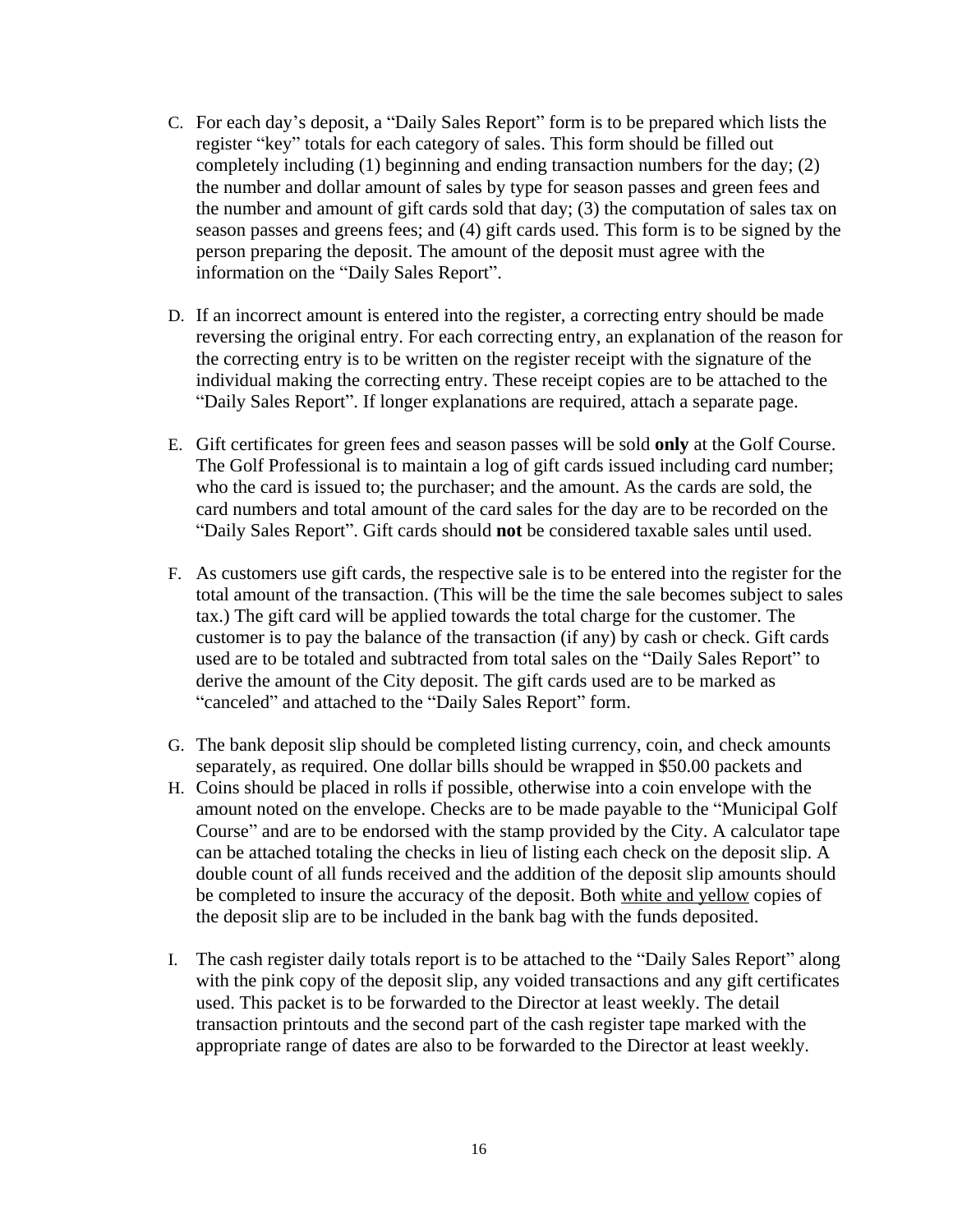- J. Provisions should be made for the security of any starting cash when the Pro Shop is not open.
- K. The cash register drawer is to be left open at night.
- L. Checks for payment are to be made payable to the Municipal Golf Course and are not to exceed the total purchase amount. No two party checks are to be accepted.
- II. Season Pass/Play Records
	- A. A record of the season pass sales should be made on the form provided. All season pass purchases must paid in full at the time of purchase. No payment plans will be offered.
	- B. Season passes are to be signed by the purchaser when issued.
	- C. The Tee-Time record should be fully completed and marked each day as follows:  $NS = no$  shows,  $S =$  season pass round,  $X =$  cash round, and a  $C =$  comp round. This record should be maintained by the Golf Pro and be available for City staff review upon request.
- III. Sales Information
	- A. Golf professional will submit to the Director of Parks and Recreation the annual income and expense report (all revenue and expenditures) within 30 days of the closing of the course for that season.
- IV. Credit Card Usage
	- A. The only credit cards accepted are Visa and Master Card. The City of Muscatine and the Golf Professional reserve the right to deny credit card usage for group events.
	- B. Check/debit cards can only be accepted if they carry the Visa or Master Card symbol.
	- C. If a transaction is entered incorrectly, it can be voided and re-entered during that same day by following the void procedures provided by the banking institution.
	- D. The City's policy is not to do refunds by credit card. Any refunds to customers are to be by check.
	- E. Credit cards are to be accepted for the amount of the purchase only no cash back to customers.
	- F. Customers are to sign the credit card slips. The City keeps the original (white) copy with the yellow given back to the customer.
	- G. For any credit card transactions taken over the telephone, the credit card number